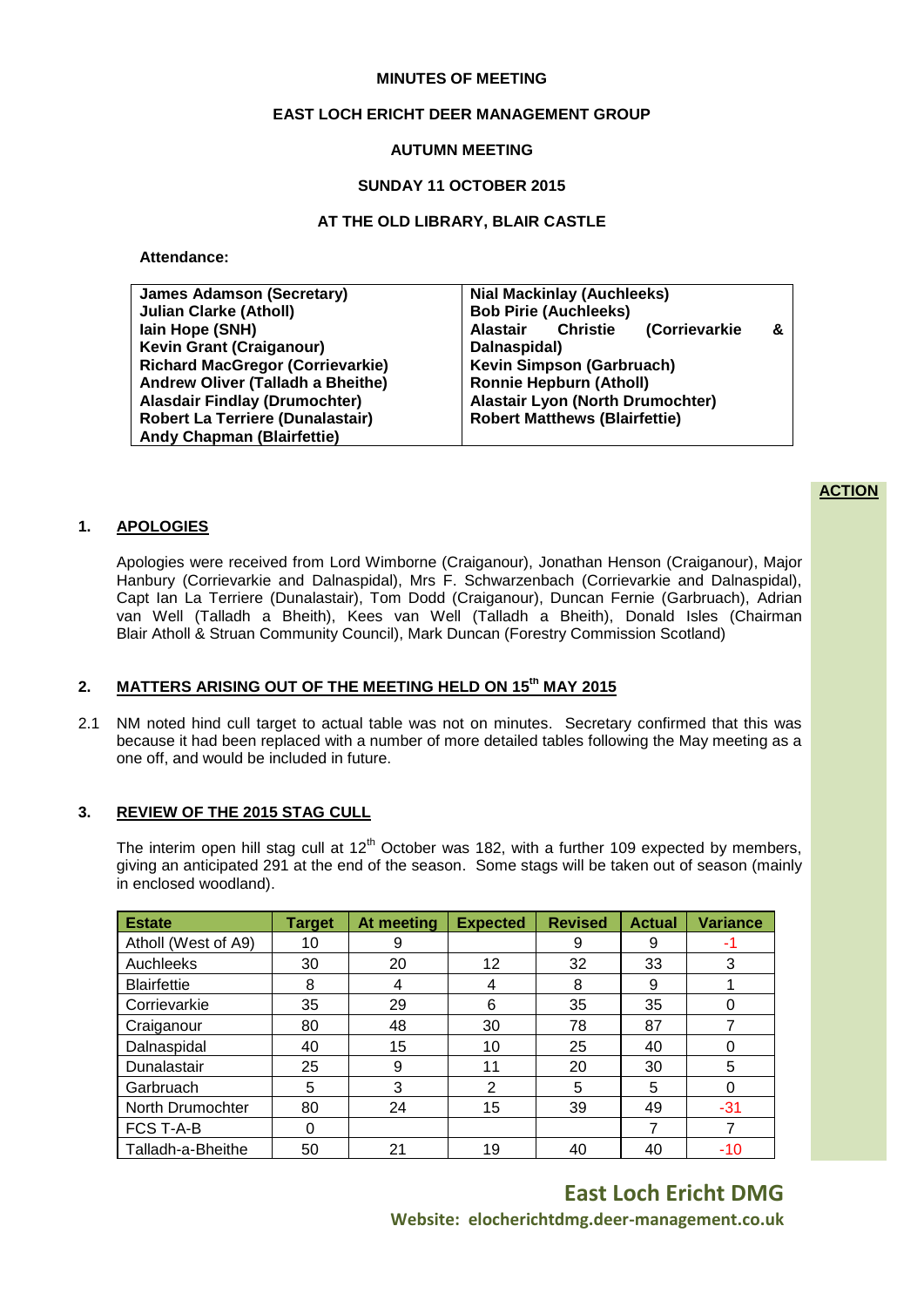| Total | 363 | 182 | 109 | 291 | -340 |  |
|-------|-----|-----|-----|-----|------|--|
|-------|-----|-----|-----|-----|------|--|

At the end of the season reported figures showed a final cull of 344 (including 14 shot out of season) which is only 19 behind the target or -5%. Given the high winter mortality in early 2015 this is considered reasonable.

General discussions confirmed good weights and body condition on most beasts. Stags were short at the north end of the Group (Drumochter especially and Dalnaspidal) and at Talladh a Bheithe along the lochside. The rut was reported as inconsistent.

Atholl reported a break-in to the Auchlennie Pinewood. The exact numbers are not known but RH confirmed at least 50 stags, hinds and claves were in the wood as a result of a stretch of fence collapsing, but perhaps a much higher number. The fence remains down to try and let some deer out and will be repaired in November prior to hard weather arriving. Group members offered assistance in driving out the woodland if this was deemed necessary – RH to monitor and request assistance if required.

**RH/JC**

# **4. 2015 DEER MANAGEMENT PLAN DISCUSSION**

The Secretary reported that co-funding from SNH had been approved and that information gathering for a new plan was underway. Owner questionnaires had been issued and mainly return after which some interviewing (probably telephone) would be held with stalkers, probably in November. The plan was to have a draft plan ready in January 2016.

IH reported on the delayed Drumochter Hills monitoring. In 2013 SNH completed Habitat Impact Assessment (HIA) and Site Condition Monitoring (SCM) of the Drumochter Hills designated site. The HIA was published but the SCM was withheld pending clarification of certain matters with the contractor. The SCM report was released to estates in September and like the HIA indicates no substantial changes, but with some improvements and some deteriorations.

IH explained that the SCM would be used in the decision making process over the condition of the site as either unfavourable, favourable or recovering. At present this classification had not been set as the new DMP forms part of the process. The current DMP allowed SNH to classify the site as 'unfavourable recovering' following the previous SCM based on assured management as set out in the plan. This process will repeat.

AF commented that he felt the bar was set high. You could fail on one little thing, but many other things could be good. IH responded that some aspects of the assessment are very technical which makes the process difficult.

On the positive side IH commented on the parity/corroboration between the recent HIA and SCM surveys and the Group's James Hutton Institute repeat survey in 2014. Basically these surveys are saying that things are not improving or deteriorating on any obvious scale. The question is whether or not ScotGov will see lack of improvement as a failure?

| <b>Estate</b>       | 2015/16 Target |
|---------------------|----------------|
| Atholl (West of A9) | 30             |
| Auchleeks           | 45             |
| <b>Blairfettie</b>  | 8              |
| Corrievarkie        | 20             |
| Craiganour          | 65             |
| Dalnaspidal         | 150            |
| Dunalastair         | 30             |
| Garbruach           | 15             |

### **5. 2015/16 Hind Cull Target**

**East Loch Ericht DMG Website: elocherichtdmg.deer-management.co.uk**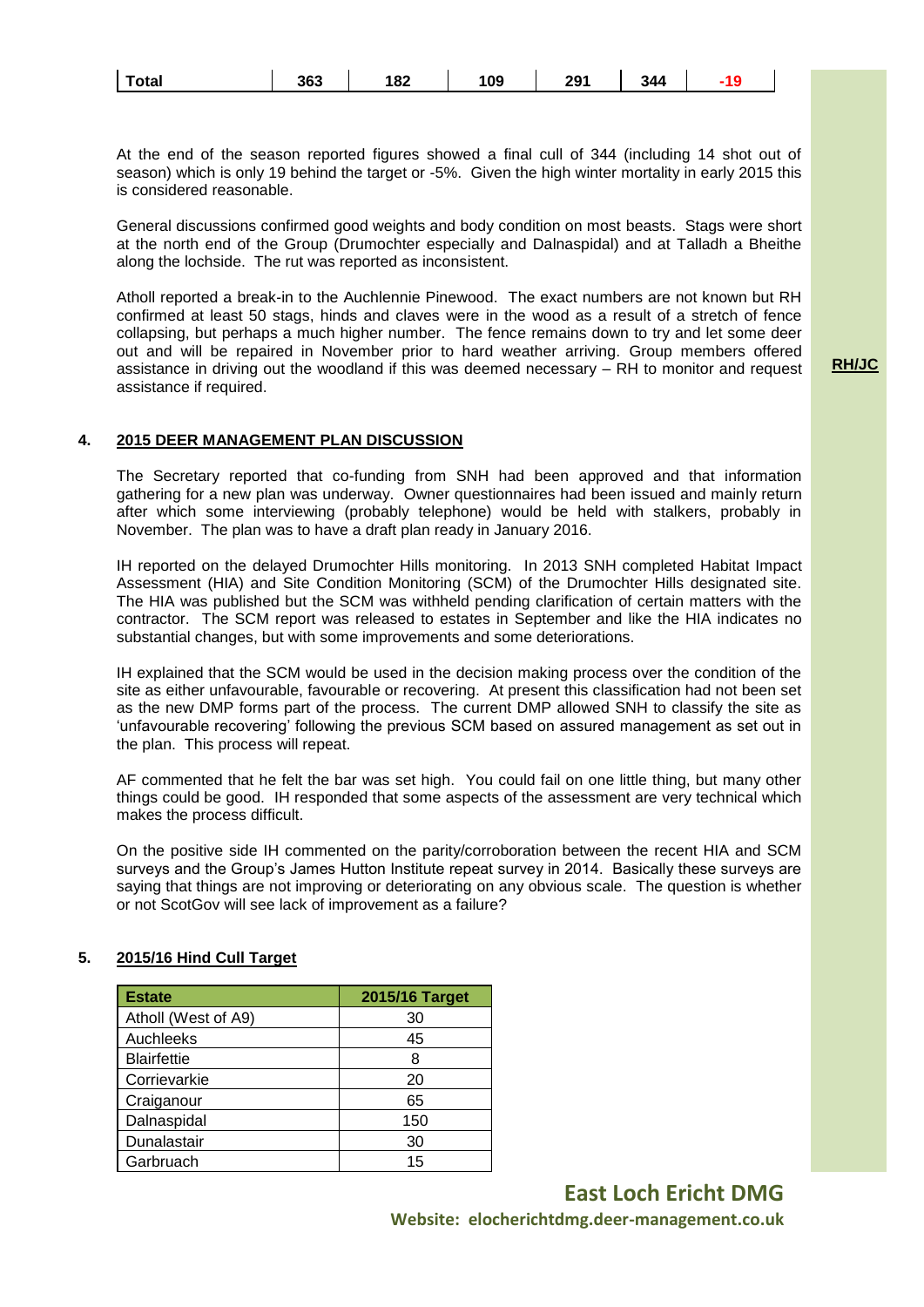| North Drumochter  | 80   |
|-------------------|------|
| Talladh-a-Bheithe | 55   |
| Total             | 498* |

\*Plus calves in addition.

The above target is broadly in line with last year which ended with 515 hinds plus calves.

# **6. DEER COUNT**

IH reported that SRDP funding towards deer counting had been withdrawn.

It was agreed that a white ground foot count should be undertaken and Richard MacGregor agreed to be the next co-ordinator. Secretary to forward contact details spreadsheet to Richard. It was confirmed the licence for the ELEDMG Radio Channel had been renewed for a further five year period and if any radios needed programming this can be done at Scottish Communications.

AL noted the shortcomings in the 2015 count and offered ski-bike and personnel assistance to any estate needing help, as did KS.

IH confirmed a change to SNH count tactics, switching from priority sites to a rotational basis as per the old RDC system. Following the meeting IH has confirmed ELEDMG is likely to be counted in 2017/18 (early 2018). On this basis we should continue Group lead counts in the interim.

### **7. SNH/ADMG UPDATE**

**SNH** 

- i. RACCE met recently to discuss progress and the link to the transcript is <http://www.scottish.parliament.uk/parliamentarybusiness/report.aspx?r=10124&mode=pdf>
- ii. SNH is carrying out a review of out of season and night shooting authorisations. Presently an expert panel is being assembled by Dr Aileen McLeod. The review will be narrow in scope, as it is working within existing legislation, and will focus more on the procedural aspects.
- iii. DMG Assessment SNH acknowledge that there has been an obvious change in DMGs and most are improving and are actively engaged in the planning process. There has been good uptake of the planning grant. A small number of new DMPs are now complete.

### ADMG

Base information about ELEDMG is now contained on the ADMG website at [East Loch Ericht DMG](http://www.deer-management.co.uk/dmgs/deer-management-groups/deer-management-group-map/east-loch-encht-dmg/)  [| ADMG](http://www.deer-management.co.uk/dmgs/deer-management-groups/deer-management-group-map/east-loch-encht-dmg/)

# **8. AOCB**

The rifle shoot has not been held for two years. The shoot committee are keen to keep the shoot going but need better support from members. It is proposed to shoot after the Spring meeting and the shoot committee will consider possible changes to the format. **NM**

### **9. DATE OF NEXT MEETING**

Friday 6 May, location TBC.

**Distribution; ELEDMG Members Iain Hope, SNH ADMG**

**Sec.**